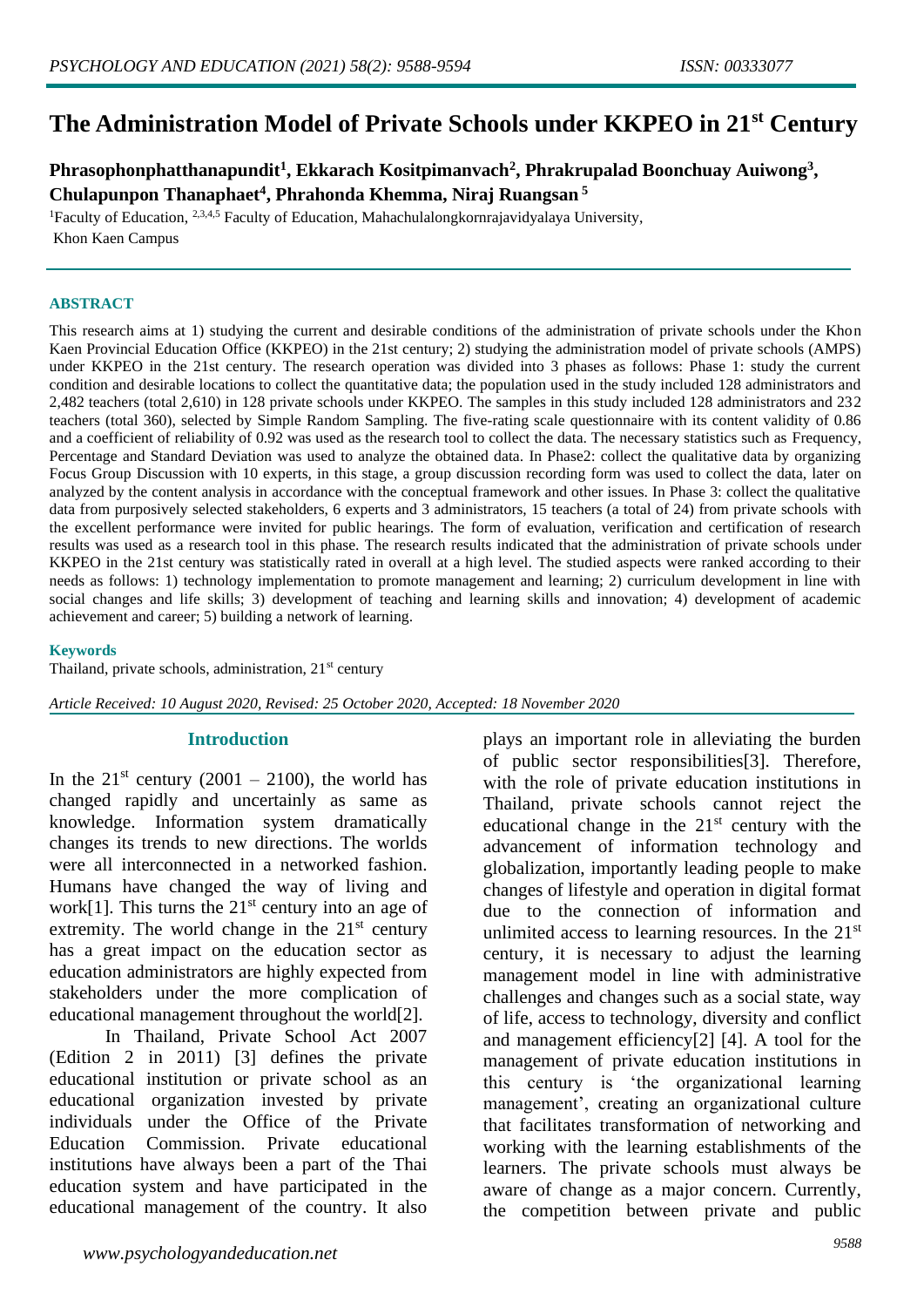schools is very high in Thailand. Therefore, the private educational institutions need a suitable educational institution management model in order to effectively manage the schools despite effects of changes [5]. It is necessary to rely on management competency of the school administrators in developing educational institutions, improving the quality of education standards and the quality of learners to reach an international standard. One of the problems of private education institutions in Thailand is all the investment have been made by private individuals. Therefore, the development of the school must be done with caution in order to prevent financial loss and to gain stability, sustainability and popularity of parents and more students attendance every year. This leads to a need for constructing an administration model of private schools in the  $21<sup>st</sup>$  century (AMPS) in order to stabilize the education institution with sustainable immunity, confidence and readiness to face change regardless of time, affiliation policy, law, politics, government, society, economy, objects, environment and globalization [6].

The  $21<sup>st</sup>$  century has become the focus of many parties and the change has become more visible than in the past. Due to such change, it is essential to have a good management plan because fats educational movement creates more opportunities. Education management therefore is another important issue to keep pace with the changes, it is also a key mechanism to drive other sectors to be ready for such change [7]. In the  $21<sup>st</sup>$ century, the private school administrators are responsible for the outcome of educational administration in their own schools in various areas such as academic achievement, desirable characteristics of students, career support, ICT proficiency and E-learning, developing the school as a learning community, building a network to promote learning and success, developing a curriculum updated to the social changes and life skills, using technology to promote learning management, and development of teaching and learning and innovation.

From the aforementioned problems and importance, as in the field of private education administration in Khon Kaen Province and lecturers in the Doctor of Education program Buddhist **Administration** Mahachulalongkornrajavidyalaya University Khon Kaen Campus, the researchers are interested in studying AMPS or 'the administration model of private educational institutions in the 21<sup>st</sup> century' under KKPEO. The benefits of this research will be used in the management of private schools in terms of policy formulation in the action planning to determine the direction for further private school development.

### **II. OBJECTIVES**

The objectives of this research were: 1) to study the current and desirable conditions of the administration of private schools under KKPEO in the 21st century; 2) to study AMPS under KKPEO in the  $21<sup>st</sup>$  century.

# **III. RESEARCH METHODOLOGY**

The methodology of this mixed methods research is as follows:

# **1) Population, samples and target group**

1. The population of this research included 128 administrators and 2,482 teachers (in total 2,610).

2. The samples of this study were 128 school administrators, selected by Purposive Sampling and 2) 232 teachers, selected by Simple Random Sampling.

3. The target group included 3.1) 10 experts invited to participate in Focus Group Discussion (FGD) [8] and selected by Purposive Sampling; namely, experts, Khon Kaen provincial education officers, directors of Private Education Promotion Group, private school principals with Ph.D. in Education Administration. 3.2) Stakeholders, selected by Purposive Sampling and invited to participate in the public hearings, included 6 experts in schools with excellent performance in Khon Kaen Province, school administrators, 1 from each school and teachers, 5 from each (in total 24).

# **2. Research Instruments**

The research instruments were used in 3 phases as follows:

**Phase 1**: collect the quantitative data by using questionnaires, divided into 3 parts: Part 1: the check list questionnaire on the general status of the informant; Part 2: the 5-rating scale questionnaire on current and desirable conditions of private schools in the  $21<sup>st</sup>$  century under KKPEO; Part 3: the open-ended questions to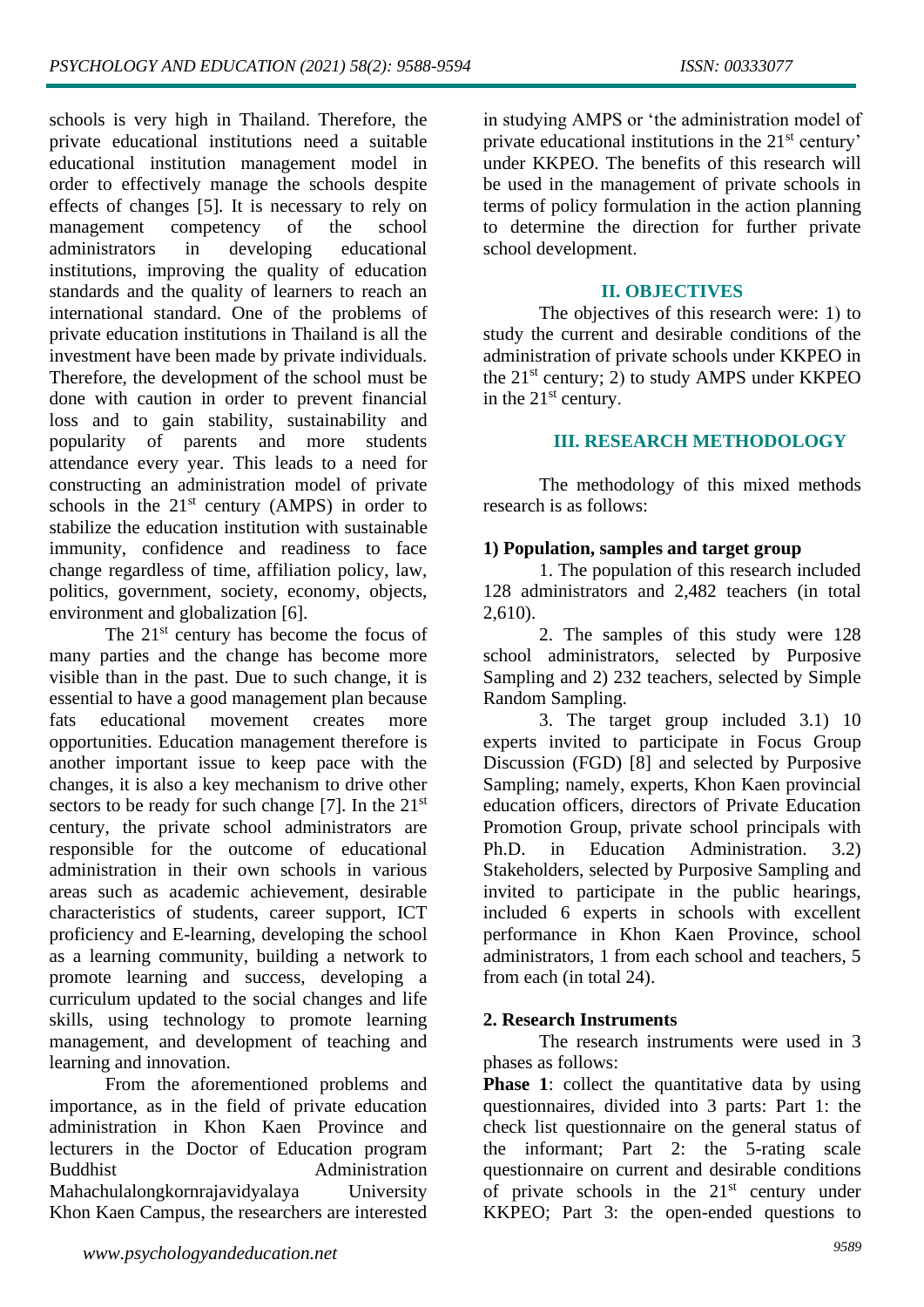obtain recommendations on the administration of private schools in the 21<sup>st</sup> century under KKPEO.

**Phase 2:** collect the qualitative data by conducting FGD of 10 experts as informants, selected by Purposive Sampling. A tool used in FGD was a recording form.

**Phase 3**: collect qualitative data by using public hearing, informants in this phase were 6 stakeholders or qualified persons in Khon Kaen private schools with excellent performance, consisting of 6 experts and 3 administrators, 15 teachers (a total of 24). The instrument used was the form of assessment, verification and confirmation of AMPS under KKPEO.

### **3. Data Analysis**

The study in Phase 1 used a data analysis software package to analyze the following statistical values: 1) the data on the status of the respondents were statistically analyzed by using frequency and percentage values; 2) current and desirable levels, the administration of private schools in the  $21<sup>st</sup>$  century under KKPEO statistically analyzed by using mean and standard deviation, necessary needs (PNI<sub>modified</sub>); 3) content analysis was used to study the recommendations before being integrated in the private school administration model in the 21<sup>st</sup> century.

The study in Phase 2 analyzed the data obtained from FGD including content analysis according to the conceptual framework and other issues encountered before making a summary.

The study in Phase 3 analyzed 50% or of the frequency  $(f)$  of the

to validate and approve the private school administration model in the  $21<sup>st</sup>$  century in terms of appropriateness, usefulness and possibilities.

### **IV. RESEARCH RESULTS**

From Table 1 below, it was found that the current state of the administration of private educational institutions in the 21st century under KKPEO. The overall mean was at a moderate level ( $\bar{x}$  = 3.50, S.D = .34). When considering each aspect, it was found that the aspect which the samples had the highest level of opinion was the building of the learning network ( $\bar{x} = 4.16$ , S.D = .75), followed by the development of academic achievement and career ( $\bar{x}$  = 3.59, SD = .71) and the aspect with the lowest mean was technology implementation to promote management and learning ( $\bar{x}$  = 2.96, S.D = .85) respectively.<br>For the desirable status of

For the desirable status of the administration of private schools in the  $21<sup>st</sup>$ century under KKPEO, the overall mean was at the highest level ( $\bar{x}$  = 4.56, S.D = .29). Based on the studied aspect consideration, it was found that the subject with the highest level of opinion of the samples was 'focusing on improving academic achievement and career'  $(\bar{x} = 4.70, S.D = .47)$ , followed by the field of learning network building  $(\overline{x}$  4.68, S.D = .46) And the item with the lowest mean was the technology implementation to promote management and learning ( $\bar{x}$  = 4.39, S.D = .49), respectively.

| more of the frequency (f) of the assessment form                                               |                         |      |          |                         |      |         |                 |                        |  |  |
|------------------------------------------------------------------------------------------------|-------------------------|------|----------|-------------------------|------|---------|-----------------|------------------------|--|--|
| school<br><b>Private</b>                                                                       | <b>Current Status</b>   |      |          | <b>Desirable Status</b> |      |         | <b>PNI</b>      | Order of               |  |  |
| administration<br>model in the 21st                                                            | $\overline{\textbf{x}}$ | S.D. | Level    | $\overline{\mathbf{x}}$ | S.D. | Level   | <b>Modified</b> | <b>PNI</b><br>Modified |  |  |
| century<br>Curriculum<br>development<br>in<br>line with social<br>change and<br>life<br>skills | 3.29                    | .50  | moderate | 4.41                    | .49  | high    | 0.34            | $\overline{2}$         |  |  |
| 2. Development of<br>teaching<br>and<br>learning skills and<br>innovation                      | 3.53                    | .75  | high     | 4.65                    | .50  | highest | 0.32            | 3                      |  |  |
| 3. Implementing<br>technology<br>to<br>promote<br>and<br>management                            | 2.96                    | .85  | moderate | 4.39                    | .49  | high    | 0.49            | $\mathbf{1}$           |  |  |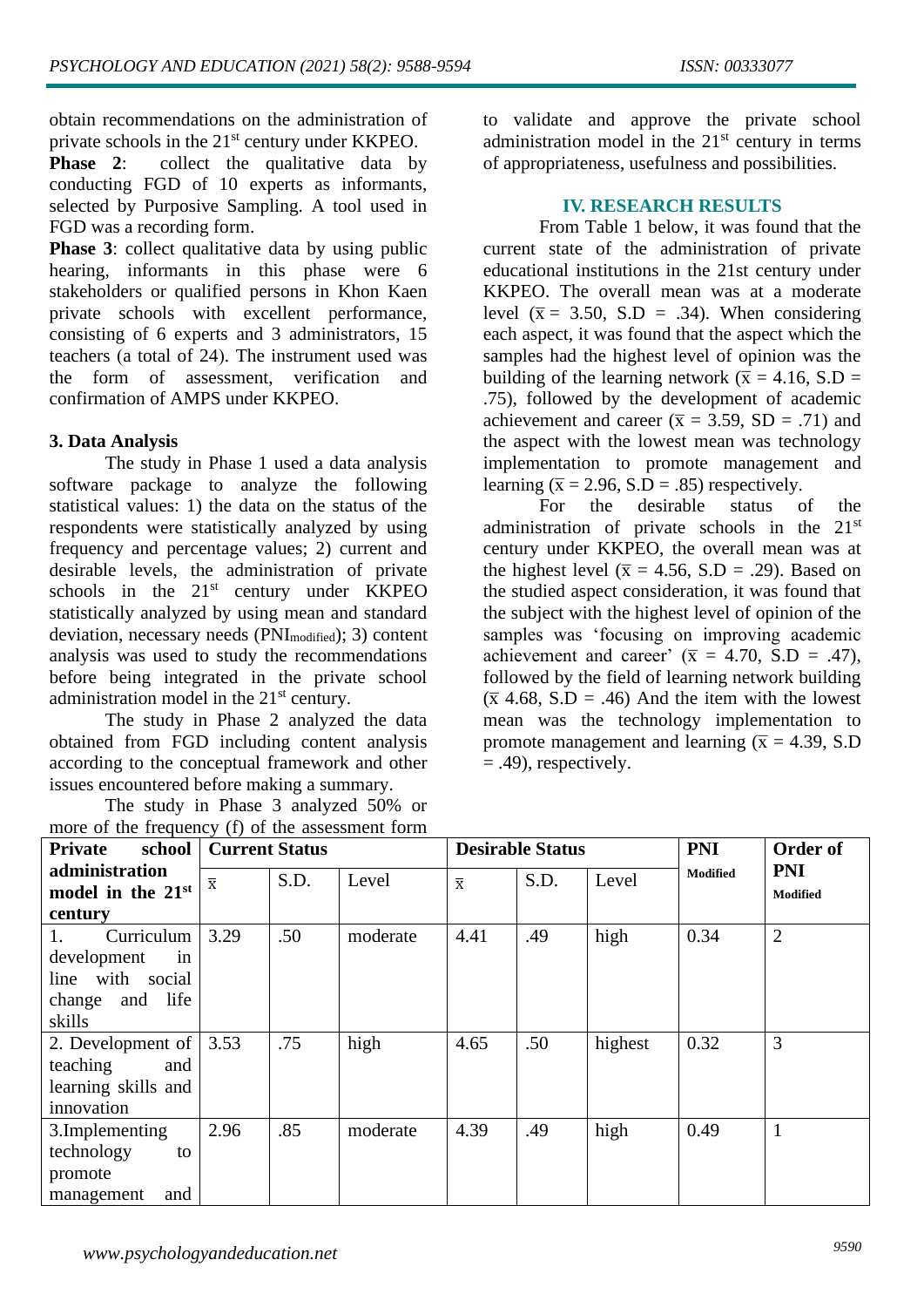| learning             |      |     |          |      |     |         |      |                |
|----------------------|------|-----|----------|------|-----|---------|------|----------------|
| Focusing<br>4.<br>on | 3.59 | .71 | high     | 4.70 | .47 | highest | 0.31 | $\overline{4}$ |
| improving            |      |     |          |      |     |         |      |                |
| academic             |      |     |          |      |     |         |      |                |
| achievement<br>and   |      |     |          |      |     |         |      |                |
| career               |      |     |          |      |     |         |      |                |
| Building<br>5.<br>a  | 4.16 | .75 | high     | 4.68 | .46 | highest | 0.12 | 5              |
| learning network     |      |     |          |      |     |         |      |                |
| Overall              | 3.50 | .34 | moderate | 4.56 | .29 | highest | 0.30 |                |

**Table 1:** AMPS in the 21<sup>st</sup> century under KKPEO

When sorting of importance of essential needs by identifying the needs that are more important than the mean of the PNI<sub>modified</sub> index of .30, it was found that Item 3 'the technology promotes management and learning' needs to be developed first (PNI<sub>modified</sub> =  $0.49$ ); followed by Item 1 'curriculum development in line with social change and life skills' ( $PNI_{modified} = 0.34$ ) and the least, Item 4 'focusing on improving academic achievement and career'. The researcher has brought the results as mentioned to manage the private schools in the  $21<sup>st</sup>$  century under KKPEO in order of importance of essential needs as follows: 1) implementation of technology to promote management and learning; 2) development of curriculum in accordance with the changes of society and life skills; 3) development of teaching and learning skills and innovation; 4) focusing on improving academic achievement and career. For building a learning network with the value (PNI<sub>modified</sub> = 0.12), its score was less than the PNImodified average value. At first, it was eliminated. However, in FGD, the experts have resolved to maintain it as it is considered an integral part of AMSP in the 21<sup>st</sup> century.

AMSP in the  $21<sup>st</sup>$  century under KKPEO are as follows: 1) Implementing technology to promote management and learning: 1) use computers to increase management efficiency in various aspects such as administration, finance and accounting; 2) organize administrative information system using ICT; 3) use of information technology in communication and coordination; 4) encourage teachers and students to use ICT to develop teaching and learning; 5) encourage teachers and students to search and learn information from the Internet.

 2) Curriculum development in accordance with changes in society and life skills: 1) develop a learning curriculum according to one's ability; 2)

provide opportunities and freedom to choose learning according to the students' interests; 3) support teachers and students to manage learning with a focus on solving life and social problems; 4) encourage teachers to develop students according to changing conditions to create integration of learners' life and society; 5) develop curriculum in accordance with the  $21<sup>st</sup>$  century skills.

 3) Development of teaching and learning skills and innovation: 1) to respond the needs of learners and parents; 2) learners have been completely developed in all aspects with quality; 3) develop outstanding academic quality and create empirical work; 4) build teaching and learning skills to be visible to society to create confidence and acceptance; 5) encourage teachers and students to create new innovations.

4) Focusing on developing academic achievement and career: 1) manage schools aiming to improve the learning achievement of learners; 2) develop teachers to increase their potential of academic work; 3) encourage teachers to use teaching results to further improve and develop; 4) administrators should organize regular internal supervision of teaching and learning; 5) encourage teachers to use a variety of measurement tools; 6) promote learning activities that focus on work and career.

5) Building a learning network: 1) connect groups of people with objectives and interest in academics to create a network; 2) constantly conduct the network learning activities according the objectives of the groups; 3) arrange academic networking activities that school administrators can create the relationship with experts; 4) create sustainable academic networking activities.

### **V. DISCUSSION**

According to the research, the current status of administration of private schools in the 21st century under KKPEO in overall was statically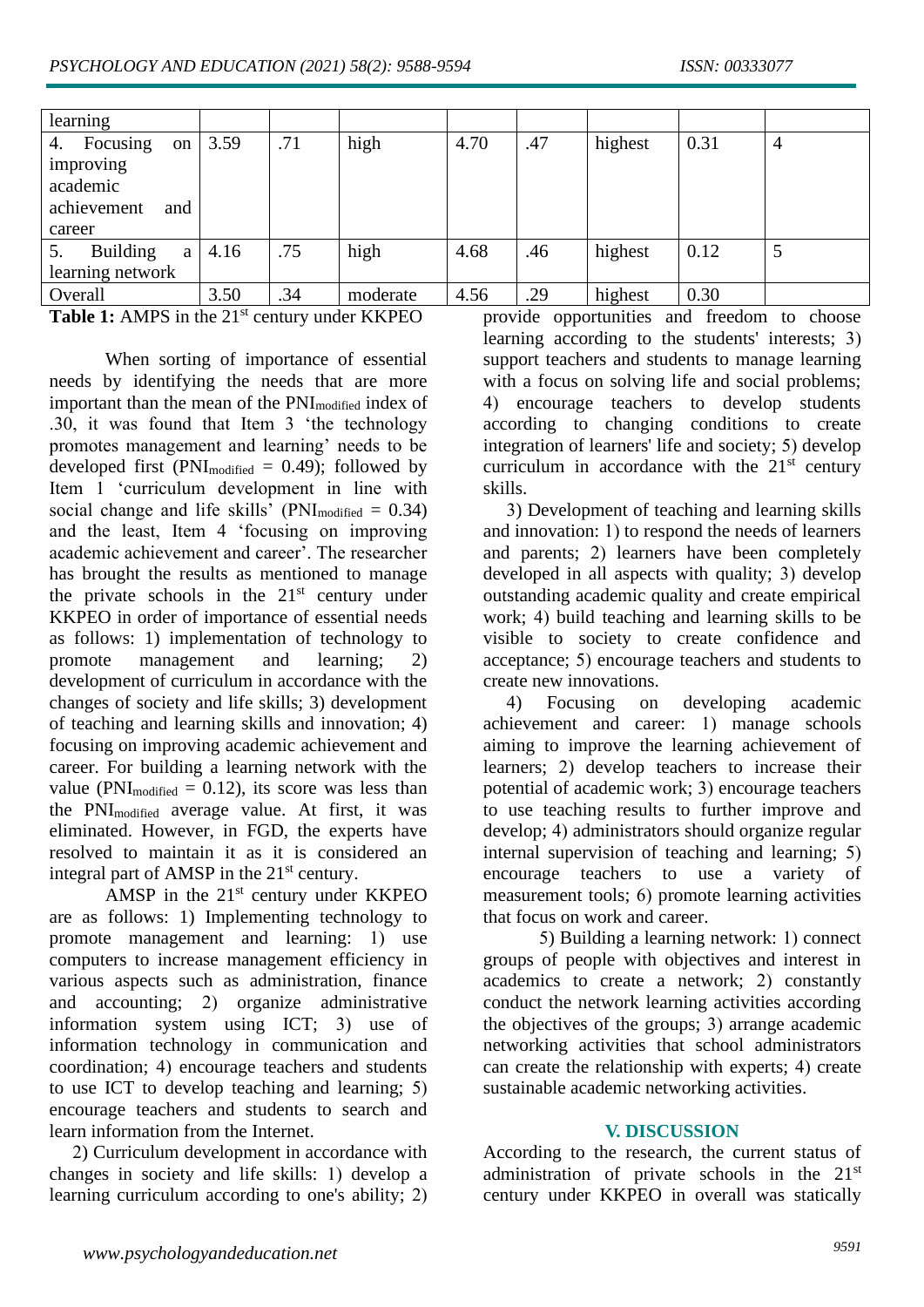rated at a moderate level. This means that the administrators of private schools under KKPEO had a moderate level of opinion on the administration of private schools in the 21<sup>st</sup> century. This is consistent with the study of Pataranit Puttiruengsak in 2017[9], showing that 21<sup>st</sup> century school administrators still need to develop knowledge and experience to support the changes in the world society in the globalization era, to prepare for the  $21<sup>st</sup>$  century. The overall desirable status was statistically rated at the highest level. This means that the administrators of private schools know how to manage schools in the  $21<sup>st</sup>$  century, realize the direction in the administration of schools to advance in the future. This is consistent with the work of Pipud Gapajoon (2014) [10], which studied the characteristics of  $21^{st}$  century school characteristics of  $21<sup>st</sup>$  century school administrators according to teachers' views of Thabodin Network Group under the Office of the Sakaeo Primary Educational Service Area 2, which showed that the school administrators must develop themselves and adjust the management guidelines in line with the changes of the world society in the  $21<sup>st</sup>$  century with operation to create the learning achievement outcomes, to develop a curriculum that integrates social skills and life skills, to apply the curriculum to build integration, to use technology to promote curriculum and learning networking.

The first priority of needs that should be developed is to implement technology to promote management and learning. This is in line with the work of Wisava Polkong, (2019) [7] suggesting that administrators should develop teachers and staff to have knowledge and skills in creating online media, use of digital platforms in the management of learning and develop learning materials according to the nature of each course; administrators should take the lead in using technology to promote the implementation of the curriculum to bring knowledge and experience to develop learners. The second priority needs to be developed is to develop a curriculum in accordance with social changes and life skills, consistent with Montatip Numnu (2018) [11] which studied the skills of  $21<sup>st</sup>$  century school administrators under the Office of Pathumthani Primary Educational Service Area 2, indicating that the administrators should develop a curriculum, aligned with the  $21<sup>st</sup>$  century social conditions, emphasizing integration of social

skills, life skills, in the context of change by arranging a stakeholder meeting to determine the targeted needs in terms of social skills, life skills in line with the learning skills in the  $21<sup>st</sup>$  century. The third priority needs to be developed are: development of teaching and learning skills and innovation, the administrators should be an integrated learning management development policy for all subjects aligned with  $21<sup>st</sup>$  century learning skills encouraging teachers and students to create innovations. The fourth need priority is aimed at developing academic and professional achievement, administrators should develop work practices aimed at learning achievement with learners, a network of parents, local communities and stakeholders to propose ways to allow opportunities for all sectors to participate in developing academic achievement by giving opportunities for those involved to participate in learning and exchange activities. For the focus on student achievement, administrators must have knowledge and understanding of objectives of education management for creating the skills of the learners in the  $21<sup>st</sup>$  century to be used in school administration for efficiency and effectiveness. Administrators should focus on developing learners into careers in line with the  $21<sup>st</sup>$  century. For a fifth need priority, for the work of building a learning network, although the quantitative research results were  $PNI_{modified} = 0.12$ , which was lower than the mean  $PNI_{modified} = .30$ , which indicates that is was not the important need, the groups of experts participated in FGD and stakeholders joined in the public hearings agreed that it should be there even though it is the fifth priority. In other words, it should also be part of AMPS in the  $21<sup>st</sup>$  century, in line with the concept of Snowden (2005) [12] mentioning that the learning network is the structured space of learning, where people with the same interests come together and have a social bond that binds members together. It is the center to promote communication, create interactions in organizing activities of people in school. This is consistent with the guidelines of Sasitra Plerjit (2014) [13] that studied the  $21<sup>st</sup>$  century administrative skills of basic education institution administrators under the Office of Nakhon Pathom Primary Educational Service Area 1, mentioned that the school administrators should use academic leadership in the  $21<sup>st</sup>$  century to connect groups of people with learning interests, regularly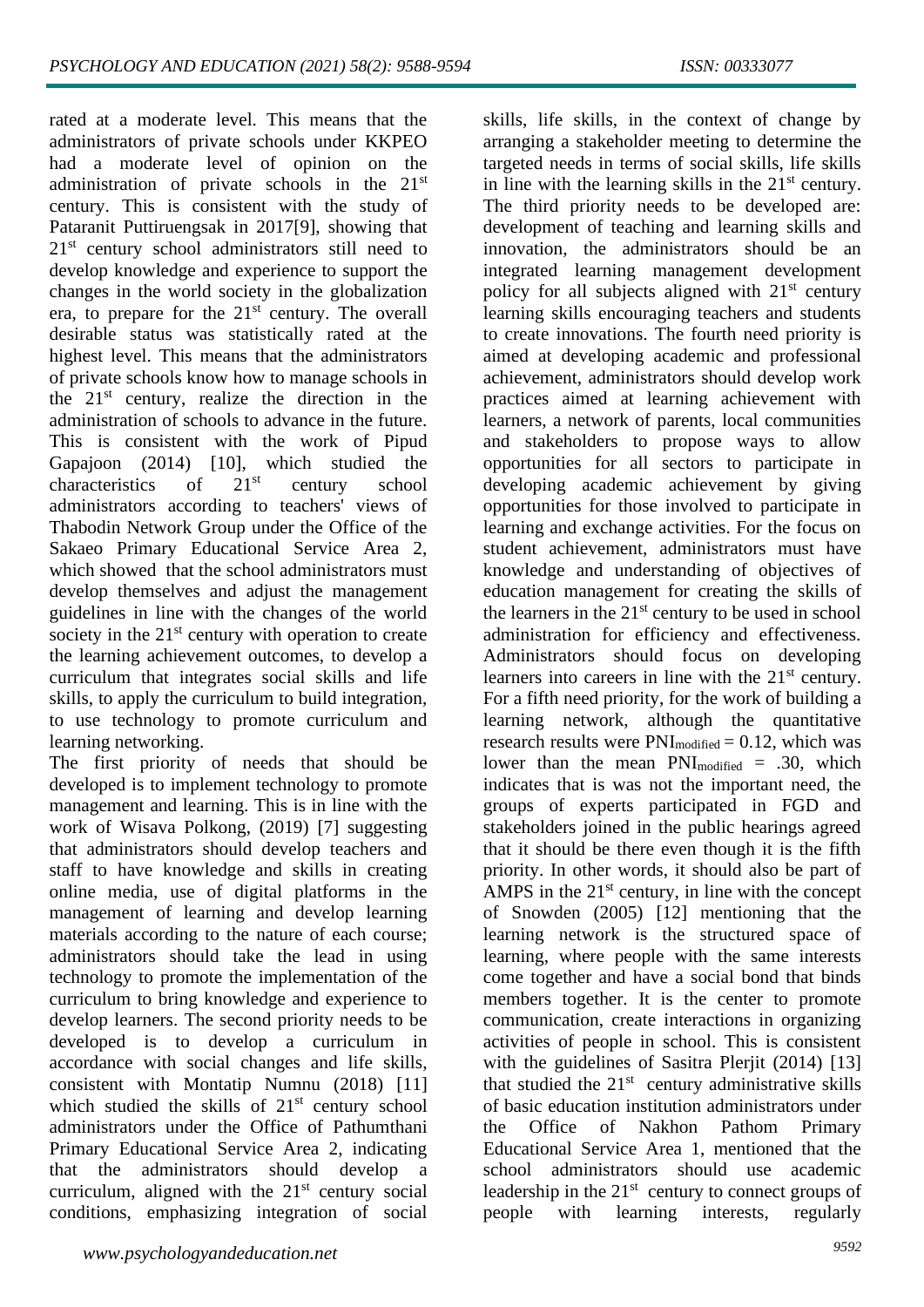participating in network activities with community and organizations, private organizations, professional organizations, establishment, educational association, organize activities for all parties to participate in network construction with exchange of knowledge, create leaders and followers in the building of academic networks, arrange a study visit, develop knowledge for excellence and organize activities both inside and outside the school.

### **VI. SUGGESTIONS**

#### **1) Suggestions for the use of research results**

1.1 Implementation of technology to promote management and learning: administrators should use computers to increase efficiency in administrative management, finance, accounting and database management; create an administrative information system, coordination, communication; encourage personnel and students to use ICT to develop teaching and learning and search and learn from the Internet.

1.2 Curriculum development in line with changes in society and life skills: administrators must develop courses for learners according to one's own ability, allow them to freedom to choose the content of study according to their interests; Focus on solving life and social problems: they should promote the development of learners according to changing conditions for the integration of students' life and society and 21st century skills.

1.3 Development of teaching and learning skills and innovation: administrators must develop teaching and learning skills according to the needs of learners and parents in order to develop in all areas with quality, develop academic work to be outstanding, create an empirical contribution to society, build confidence to get acceptance and promote the creation of new innovations.

1.4 Developing academic achievement and career: administrators must strive to develop higher academic achievement, to increase academic potential, to encourage teachers to bring about academic achievement to improve and develop their work and plan to use it better, to arrange teaching supervision with various measuring and evaluation tools that focus on organizing work and career activities.

1.5 Building a learning network, administrators should establish Memorandum of Understanding (MOU) with the educational

institutions within and outside of the country to build academic networks and have a common PLC process.

#### **2) Suggestions for the next research**

2.1 Participatory action research should be conducted. This research may be used as a guideline, such as the development of the indicators found.

2.2 There should be research on creating and compiling the assessment form of indicators of administration of private schools in the 21st century as a tool for evaluating the administration of private schools.

2.3 Research should be conducted on the development of indicators of administration of schools under other affiliations to obtain school administration indicators suitable for that context.

#### **REFERENCES**

- [1] Hilton, M., Exploring the Intersection of Science Education and 21st Century Skills: A Workshop Summary. 2010, USA: National Academie Press.
- [2] Darling-Hammond, L., Constructing 21stcentury teacher education. Journal of teacher education, 2006. 57(3): p. 300-314.
- [3] Thailand, G.o. Private School Act 2007 (Edition 2) 2007 [cited 2021 24/02]; Available from: [http://pbn3.go.th/raws/06Law\\_of\\_Others\\_educatio](http://pbn3.go.th/raws/06Law_of_Others_education/O01_Private%20education/O01_1Private%20schools%20of%20all%20types/O010101.pdf) [n/O01\\_Private%20education/O01\\_1Private%20sch](http://pbn3.go.th/raws/06Law_of_Others_education/O01_Private%20education/O01_1Private%20schools%20of%20all%20types/O010101.pdf) [ools%20of%20all%20types/O010101.pdf](http://pbn3.go.th/raws/06Law_of_Others_education/O01_Private%20education/O01_1Private%20schools%20of%20all%20types/O010101.pdf).
- [4] Kennedy, K.J. and J.C.-K. Lee, The changing role of schools in Asian societies: Schools for the knowledge society. 2007: Routledge.
- [5] Boonrod Lueamngam Strategies for managing private schools according to the philosophy of sufficiency economy to be effective under the Office of Nong Khai Primary Educational Service Area 1, in Faculty of Education 2017, Northeastern University: Thailand.
- [6] Kingkaew Srilaleekulrat. Strategic leadership. 2015 [cited 2021 23/002]; Available from: <https://www.gotoknow.org/posts/206245>.